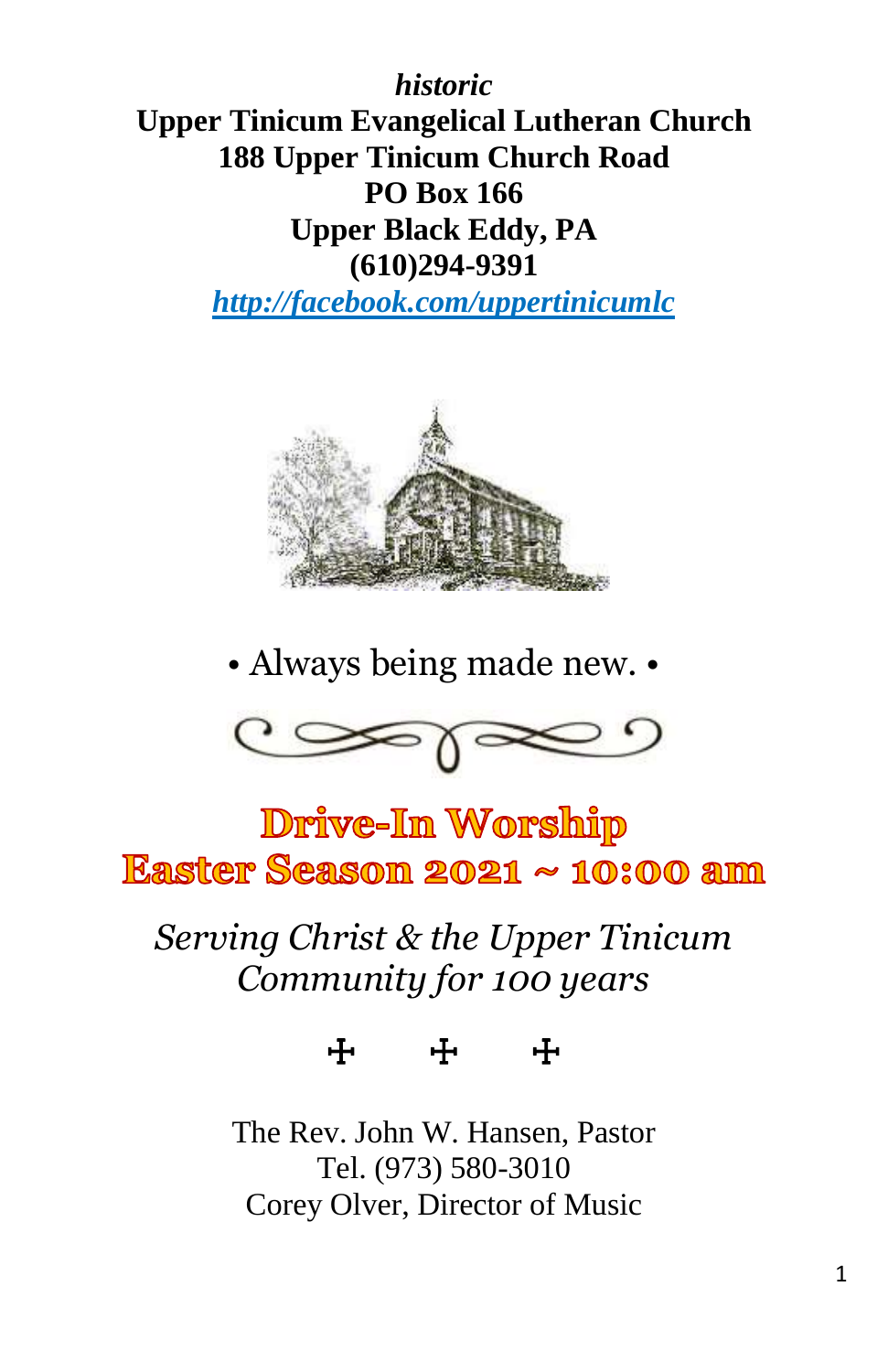#### **DRIVE-IN WORSHIP ~ Easter Season 2021**

*• Please refer to the weekly Reading & Prayers insert. •*

## **PRELUDE**

## **WELCOME**

#### **THANKSGIVING FOR BAPTISM**

*All may make the sign of the cross, the sign marked at baptism, as the presiding minister begins.*

- P Alleluia! Christ is risen.
- **C Christ is risen indeed. Alleluia!**
- P Refreshed by the resurrection life we share in Christ. let us give thanks for the gift of baptism.

*Water may be poured into the font as the presiding minister gives thanks.*

P We thank you, risen Christ, for these waters where you make us new, leading us from death to life, from tears to joy. We bless you, risen Christ, that your Spirit comes to us in the grace-filled waters of rebirth, like rains to our thirsting earth, like streams that revive our souls, like cups of cool water shared with strangers. Breathe your peace on your church when we hide in fear. Clothe us with your mercy and forgiveness. Send us companions on our journey as we share your life. Make us one, risen Christ. Cleanse our hearts. Shower us with life. To you be given all praise, with the Holy Spirit, in the glory of God, now and forever. **C Amen.**

#### **OPENING HYMN** (*see insert*)

#### **GREETING**

- P The grace of or Lord Jesus Christ, the love of God and the communion of the Holy Spirit be with you all,
- **C And also with you.**

## **THE PRAYER OF THE DAY**

- P Let us pray: (*see insert*)
- **C Amen.**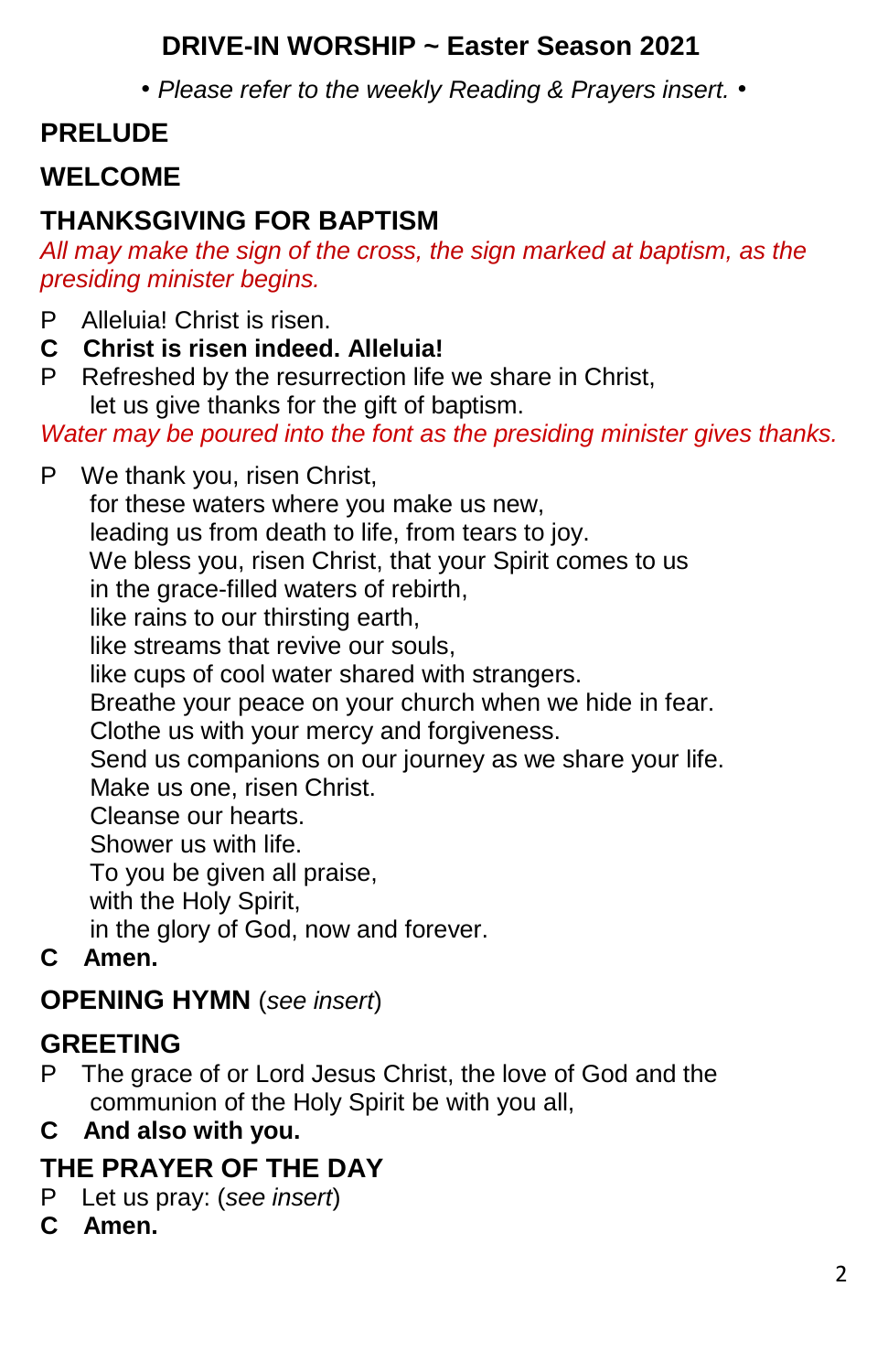**FIRST READING** (*see insert*)

**PSALM** (*see insert*)

**SECOND READING** (*see insert*)

**GOSPEL** (*see insert*)

**MEDITATION** ~ *Pastor Hansen or Video*

**HYMN OF THE DAY** (*see insert*)

#### **THE APOSTLES CREED**

- **C I believe in God, the Father almighty, creator of heaven and earth.**
	- **I believe in Jesus Christ, his only Son, our Lord. He was conceived by the power of the Holy Spirit and born of the virgin Mary. He suffered under Pontius Pilate, was crucified, died, and was buried.**
		- **He descended into hell.\* On the third day he rose again. He ascended into heaven, and is seated at the right hand of the Father. He will come again to judge the living and the dead.**
	- **I believe in the Holy Spirit, the holy catholic Church, the communion of saints, the forgiveness of sins, the resurrection of the body, and the life everlasting. Amen**

#### **PRAYERS OF INTERCESSION**

*(see insert*)

## **LORD'S PRAYER**

- P Gathered into one by the Holy Spirit, let us pray as Jesus taught us.
- **C Our Father, who art in heaven, hallowed be thy name, thy kingdom come, thy will be done, on earth as it is in heaven.**

 **Give us this day our daily bread; and forgive us our trespasses, as we forgive those who trespass against us; and lead us not into temptation, but deliver us from evil. For thine is the kingdom, and the power, and the glory,**

 **forever and ever. Amen.**